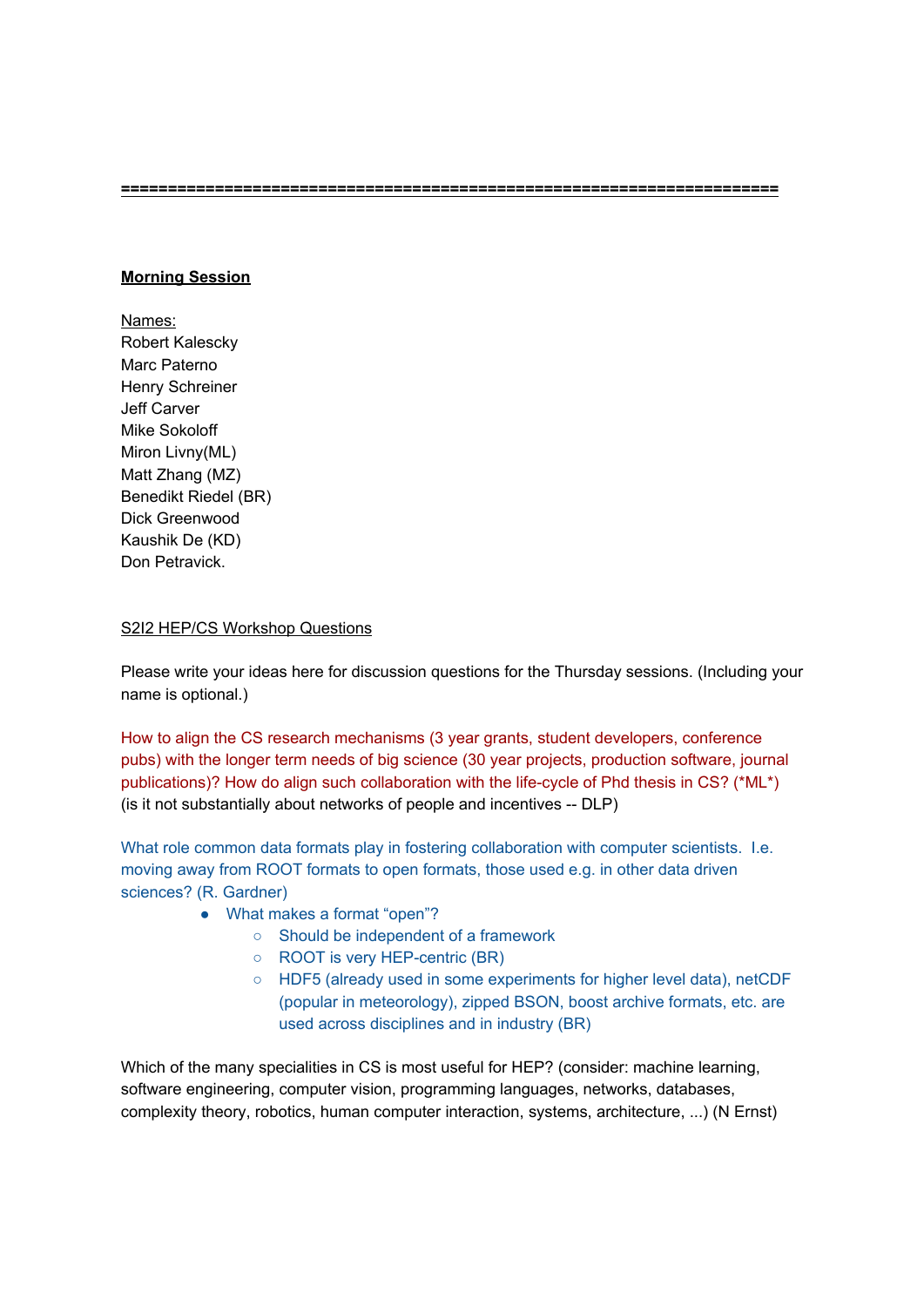- This isn't an answer in full, but some examples of where applications of the above are currently being used in HEP (M. Feickert)
	- Machine Learning (DOI's and e-Prints): 10.1038/ncomms5308, arXiv:1609.00607, arXiv:1612.01551
	- Machine Learning and (some) Computer Vision: 10.1088/1748-0221/11/09/P09001, arXiv:1611.05531
	- Programming languages (incomplete, others please add): C++ (ATHENA, ROOT), Python (PyROOT, applications of scikit-learn)

How do we reward grad students/post-docs/more senior physicists for writing good (sustainable) code and for cleaning up the existing code base (M. Sokoloff)?

Some tools are common, others are specific. How do we identify the common set of tools for the HL-LHC for us to focus on while keeping requirements late (just-in-time/agile)? (KD)

- Discussion do we need incentives, to promote better/common code development?
- Discussion maybe we should let good ideas rise to the top? The best ideas and practises should be encouraged, and they will win.

How are the Software Engineering needs in HEP distinct from the Computer Science needs? (JC)

What are examples of successful CS-HEP collaborations, and what properties have driven their success? How do we measure success of such a collaboration? (\*ML\*)

What CS research challenges exist within HEP where CS researchers could contribute to HEP but also receive recognition for their work in the CS community? (D. Katz)

How can a software institute provide "consulting services" to help experiments review their architectural decisions, the state of their legacy code, their documentation and code review processes, etc. in the context of "best practices" identified by the computer science/software engineering community (M. Sokoloff)?

How can we make sure code is modular and well-documented enough, where a new developer (grad student), when given a specific task to work on, can immediately make useful additions without having to understand the entire code framework? (MZ)

- What if we add "And without further complicating the software" to this question

How do we formulate the HEP challenges in terms of CS principles? (\*ML\*)

How to align the CS research mechanisms (3 year grants, student developers, conference pubs) with the longer term needs of big science (30 year projects, production software, journal publications)? How do align such collaboration with the life-cycle of Phd thesis in CS? (\*ML\*)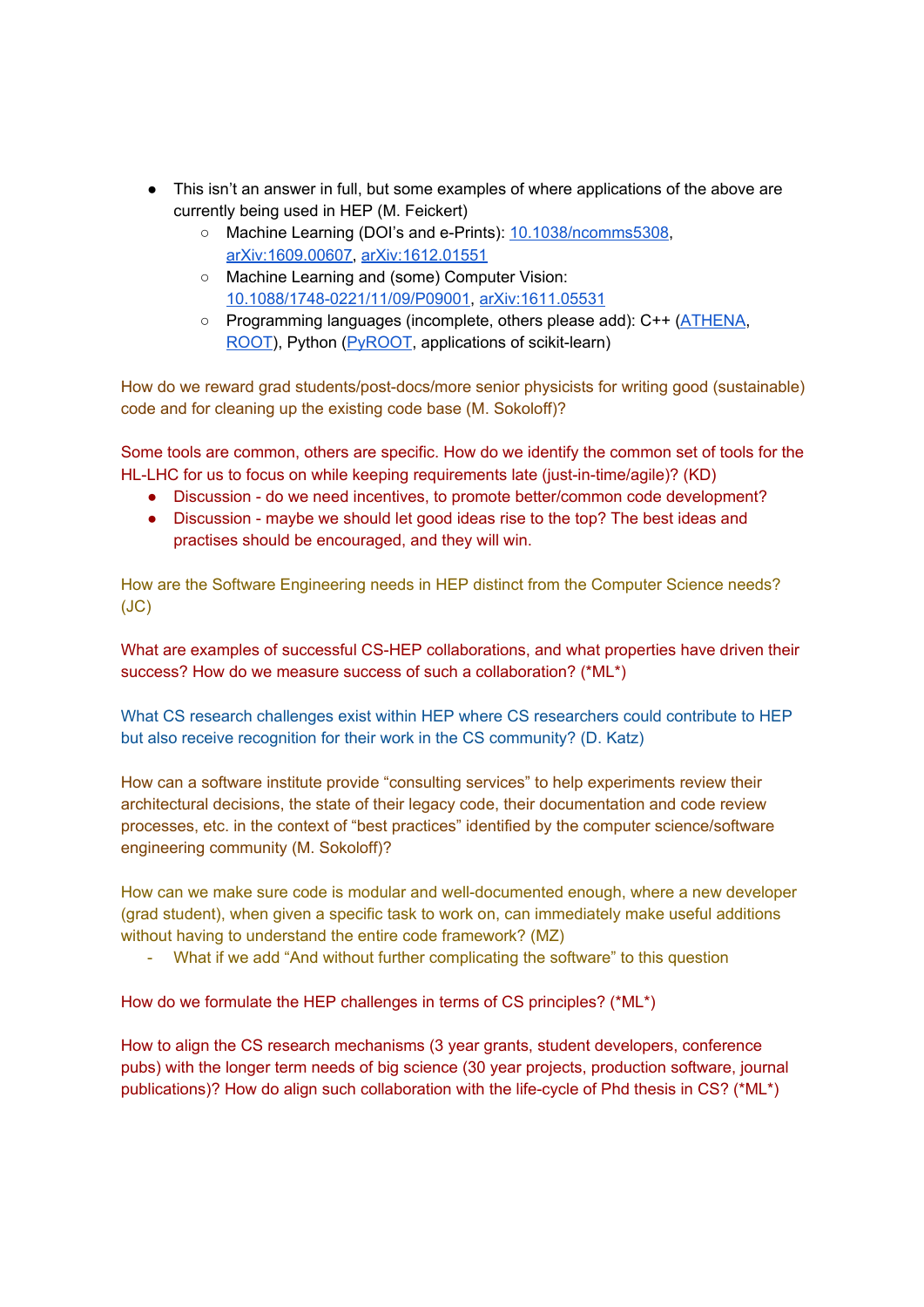How specifically is the current software and its development strategy deficient? There has been discussion of new data and compute time requirements and broad estimates, however a better understanding of these requirements and the compute capabilities that will be available may help to guide the direction that solutions can take in fulfilling those requirements. (R. Kalescky)

What role common data formats play in fostering collaboration with computer scientists. I.e. moving away from ROOT formats to open formats, those used e.g. in other data driven sciences? (R. Gardner)

Could HEP describe some long-term challenges that don't need to be solved immediately, but that CS people could go off and think about? (D. Katz)

How to engage a broader slice of the CS community and make scientific computing more respectable within CS circles? (A commonly heard complaint in CS: scientific computing is a "niche" research area.)

What CS technologies, techniques, and trends could the HEP community adopt, rather than doing everything internally? (Keeping in mind the long time scales and production needs of HEP.)

How could an HEP software institute facilitate interactions between the CS and HEP communities?

What are the incentives for such collaboration for HEP people? For CS people? For non-CS people? E.g. recognition, funding, publications, students, new problems to solve, new places to apply technologies, new solutions to current problems, pride in working on a global-scale problem.

How can we create "crystallization points", shared artifacts that allow the encoding of tools and practices of the two communities and that can be improved over time? (Successful examples are wikipedia, linux kernel, docker registry)

● Along these lines DIANA HEP (in particular Kyle Cranmer and Lukas Heinrich) is working on some of this in the form of preserving analyses with use of Docker (c.f. RECAST). Though Docker has some problems with HPC envs(?) (M. Feickert) This article has useful pointers to efforts making software containers viable for HPC (C. Maltzahn).

Re: data "privatization" in Frank's presentation (commentary here from R. Gardner):

● "Public" and "private" have different meanings in collaborations. In Frank's talk "public" meant datasets available collaboration-wide, e.g. public to the collaboration, and private meaning the end-stage datasets specific to an analysis and not necessarily registered in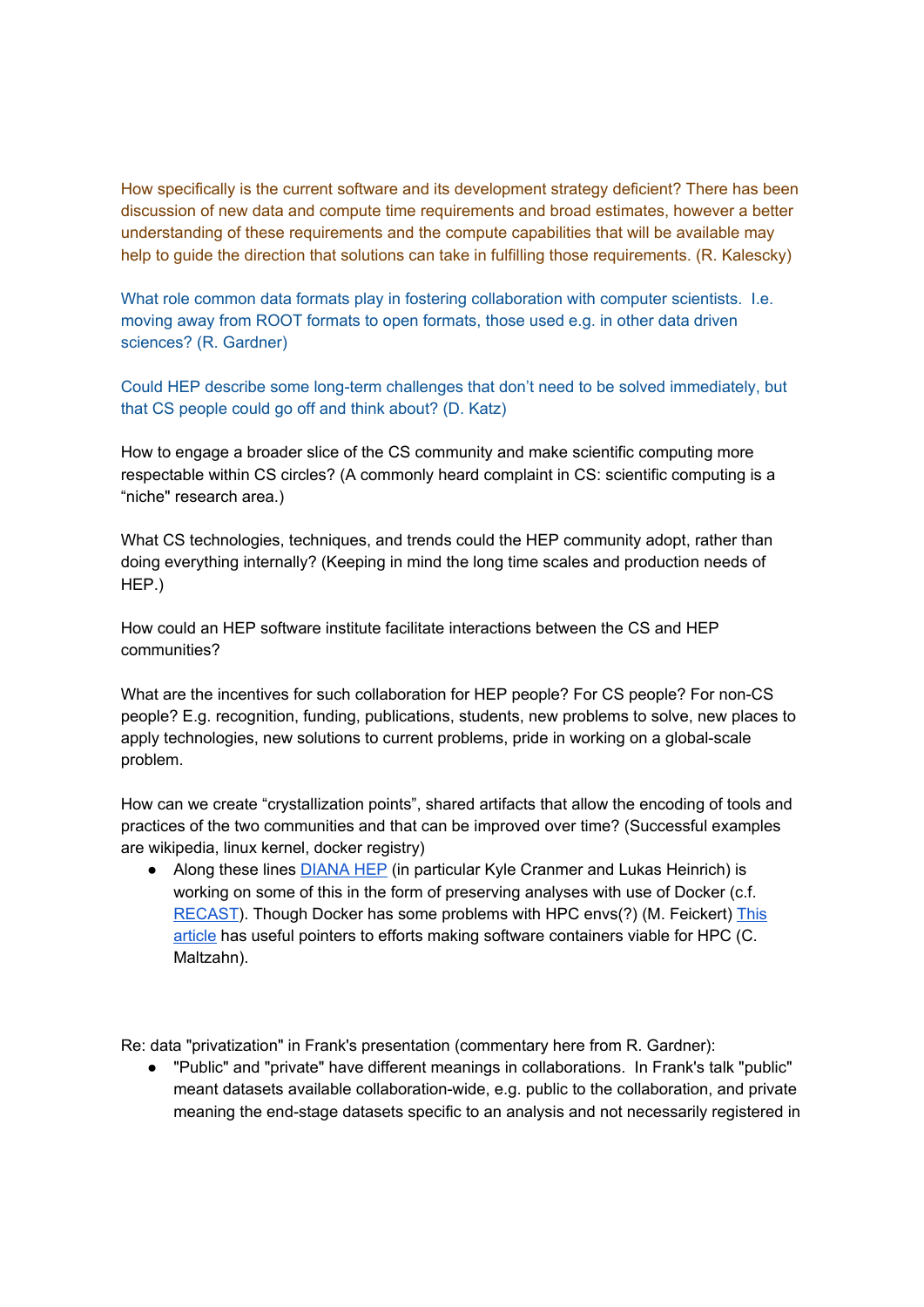the experiment's official catalogs, even after publication (Frank correct me if this is wrong).

- The implication of this if true is that it prevents full reproducibility of a published result; there's a little "black hole" of data (and potentially software) between the collaboration datasets and the final plots and figures data. (n.b HEP typically runs two experiments that probe the same phenomena, is this not a kind of substitute for the topic)
- In the future we want "published" results to come with published data, and software, allowing for reproducibility by future analysts.
- How can CS help here? (many projects out there are they addressing problems relevant to the scale and timeframe of HL-LHC?)
	- $\circ$  Check out the Popper convention  $-$  this effort views reproducibility as a software engineering problem (the dev/ops community has already sophisticated tools to reproduce behaviors in a continually evolving software artifacts) and is partly funded by the Big Weather Web NSF SI2-SSI project. It's a convention, not a particular tool set (although tools need to be "scriptable"). So it should be applicable to a wide variety of domains. It's also scalable because it uses git for provenance and the git repositories include large resources by reference.
- (D. Katz: see https://mpsopendata.crc.nd.edu for some work in this area)

How can CS help build frameworks/organization/processes that incubate software from the S2I2 into open source projects? Do organizations like **AMPLab** – UC Berkeley which build tools that have strong industry-coupling and support apply? How do we avoid building HEP unicorns, but technologies that are potentially of broad interest and with large, open development communities? (R. Gardner)

- Check out Center for Research in Open Source Software (CROSS) at UC Santa Cruz. The research project portfolio is currently skewed towards storage systems but the goal is to create a career path for Ph.D. students to become open-source software leaders. The membership agreement and the bylaws are strongly inspired by NSF's U/ICRC concept.
- Red Hat also provides great resources for open source in education.

What open source tools supported by industry can the HEP community use to solve its problems? Some good examples are OpenStack and LLVM (Spark, Tensorflow, also various commercial "AI as service" offerings, see IBM Watson for example), are there more out there? (L. Sexton-Kennedy)

What are the challenges of today's HEP software, and its adoption and scalability on emerging hardware or OS virtualization software that one has to think beyond those? What pieces of this software CS-HEP collaboration can be sliced for CS community to work on with a clear definition of expectations? (Amit K.)

There are many different types of HEP software. How do our issues differ, depending on whether we are talking about "infrastructure code" (e.g. event-processing frameworks) or